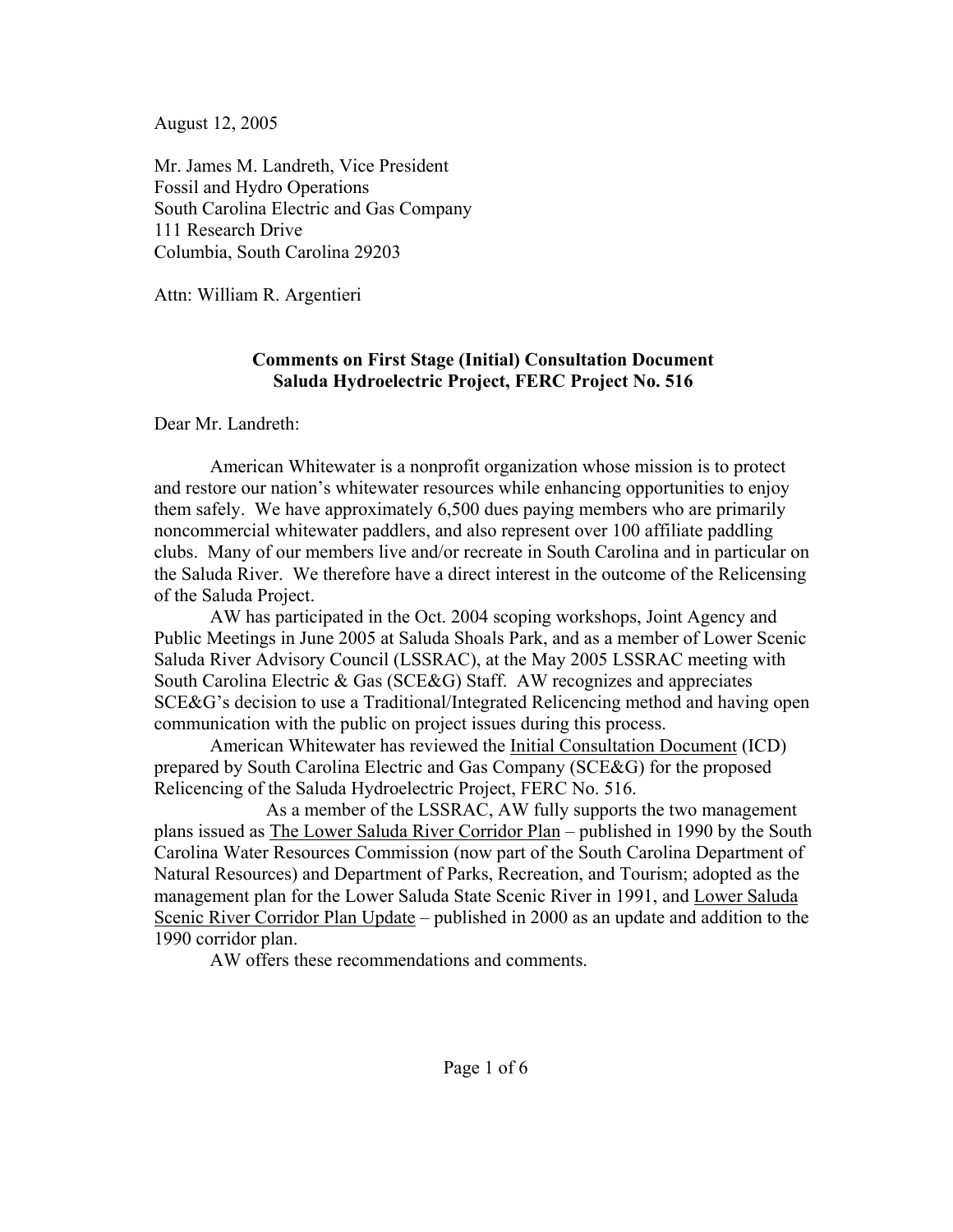### **Desired Outcomes of Saluda Hydro Project Relicencing**

 American Whitewater respectfully offers these following desired outcomes as primary objectives to the management of the Saluda Hydro Project and the associated resources as a result of the FERC Relicencing process

## **Water Quality**

.

 Whitewater paddlers are deeply concerned with water quality both for our own sake and for the sake of the river ecosystem itself. Few members of the public come into as much contact with river water on a regular basis as paddlers, so it is only natural that we should be concerned with water quality. We also empathize with, and appreciate the inherent value of, the many organisms that are supported by a healthy river. As such, we have the following preliminary concerns regarding water quality in the Saluda River.

- As a general principle we feel strongly that all water in the project should meet the State water quality standards set forth by the Department of Health and Environmental Control (DHEC) and the Clean Water Act. This includes addressing and implementing solutions to the low dissolved oxygen problem from lake discharges into the river.
- We request that in-depth water quality studies be carried out as part of the relicensing process that characterize water quality conditions in the Saluda River from below the dam to the confluence with the Broad River. Water quality impacts to the river from other projects, and state and regional plans such as the Council of Governments 208 Plan should be considered.

### **Access and Safety**

 American Whitewater always advocates for free, safe, and appropriate public access to FERC regulated rivers. These efforts are based on our belief that publicly accessible rivers are socially beneficial, as well as on a strong legislative base that itself is built on the Public Trust Doctrine and federal navigability laws. Section 2.9 of the Federal Power Act has several standard conditions that clearly state that it is the duty of the Licensee to provide recreational access.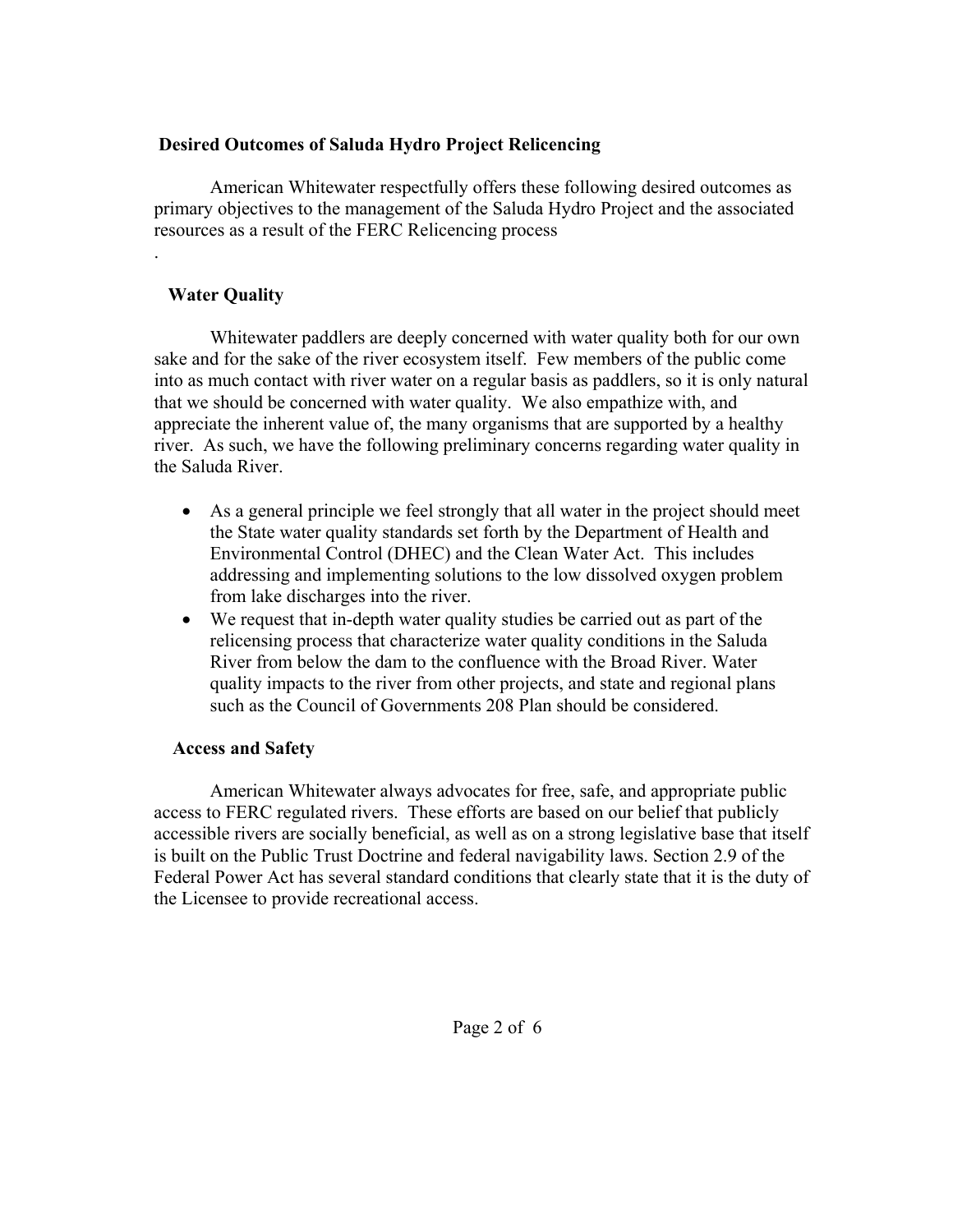## Article 18 states:

"So far as is consistent with proper operation of the project, the Licensee shall allow the public free access, to a reasonable extent, to project waters and adjacent project lands owned by the Licensee for the purpose of full public utilization of such lands and waters for navigation and for outdoor recreation purposes, including fishing and hunting: **Provided**, That the Licensee may reserve from public access, such portions of the project waters, adjacent lands, and project facilities as may be necessary for the protection of life, health, and property." (emphasis in original)

Article 17 states:

 "The Licensee shall construct, maintain and operate or shall arrange for the construction, maintenance and operation of such reasonable recreational facilities including modification thereto, such as access roads, wharves, launching ramps, beaches, picnic and camping areas, sanitary facilities and utilities, and shall comply with such reasonable modifications of the project structures and operations as may be prescribed hereafter by the Commission during the term of this license upon its own motion or upon the recommendation of the Secretary of the Interior or other interested Federal and State agencies, after notice and opportunity for hearing."

 Based on the interests of the paddling community to enjoy the Saluda River, and the aforementioned regulatory basis, we would like the following mitigation to be considered during the relicensing process:

- Upgrading and repairing of all existing access points.
- Creation of a take out above Mill Race Rapid (class IV,) to provide a safe and legal area above a known river hazard for float trips.
- Provision of minimum flow requirements for the river that support navigation for recreational boating**.**
- Provision of consistent and timely communication concerning anticipated flows on the river for recreational users and rescue via online and phone sources.
- Development of procedures and guidelines for gradual releases (ramping) of flows before peak hydro power production is achieved, to protect river users from harm with rapidly rising water.
- Inclusion of all high and seasonally high use areas in the siren and flashing light system, to warn users of rapidly rising water and dangerous conditions. That includes Tail Race, Saluda Shoals, Hopes Ferry, Mill Race, Shandon Rapid, Oh Brother and Ocean Boulevard Rapids.
- Creation of guidelines for introduction of any structure in the river should be established to prevent public endangerment. (ie. The Proposed Low water bridges at the Broad and Saluda Rivers' confluence for the proposed greenway.)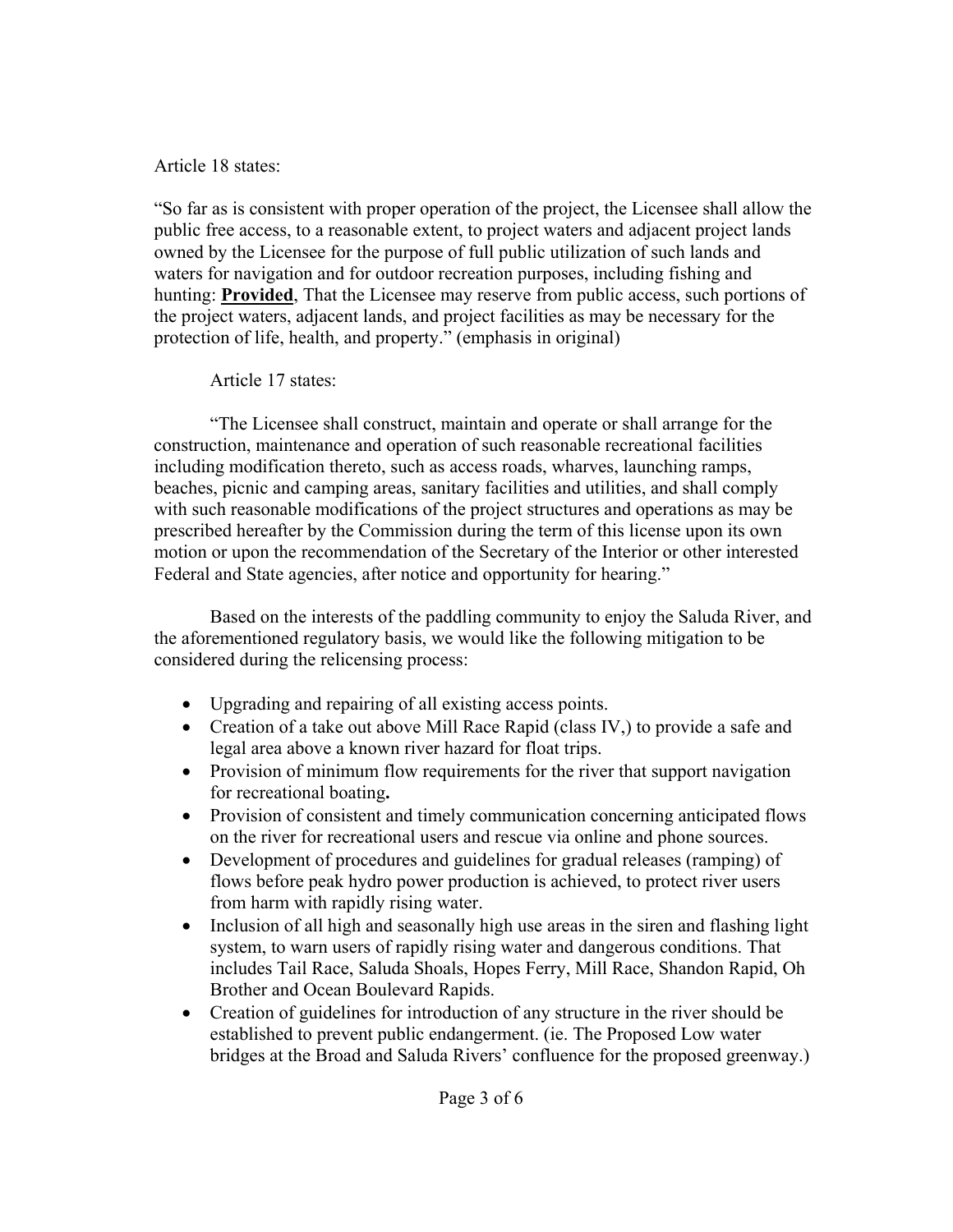#### **River Flows**

 Whitewater paddling is completely flow dependent. Each river offers a unique relationship between flow volumes and the recreational experience they provide. Each river typically offers flows that are too low or too high for a desirable recreational experience, as well as a range of desirable flows. American Whitewater addresses flow mitigation holistically for each river, seeking to integrate the recreational, ecological, and power production values into one flow regime. Our preliminary thoughts on the Saluda are as follows:

- A seasonally variable minimum flow requirement should be set to support the health, survival and propagation of aquatic life and natural communities in and around the river that meets or exceeds state water quality standards.
- Pre-project flows and project inflows should be studied and used to inform decisions on flow regulation.
- Minimum flows should support navigation of the river for recreational boating.
- Ramping (gradual staged raising of water levels) should be studied and used, especially during high use times of the year.
- Scheduled flow releases for recreational events and at desired times of the year when flows can support optimal conditions for recreational uses, such as whitewater boating, special events, and rescue training should be studied and provided.
- A dependable on-line and phone communication system informing of river flows and special conditions needs to be established.
- The value of the spillway as a whitewater recreation resource should be studied following peer reviewed methods. These methods should include at a minimum an on-water single flow whitewater boating feasibility study, possibly followed by a controlled whitewater flow study.

 We hope that these comments help all stakeholders in this process understand the interests of the segment of the population that enjoys whitewater paddling. We, like other stakeholders, treasure the Saluda for its many values and look forward to working together toward improved river management.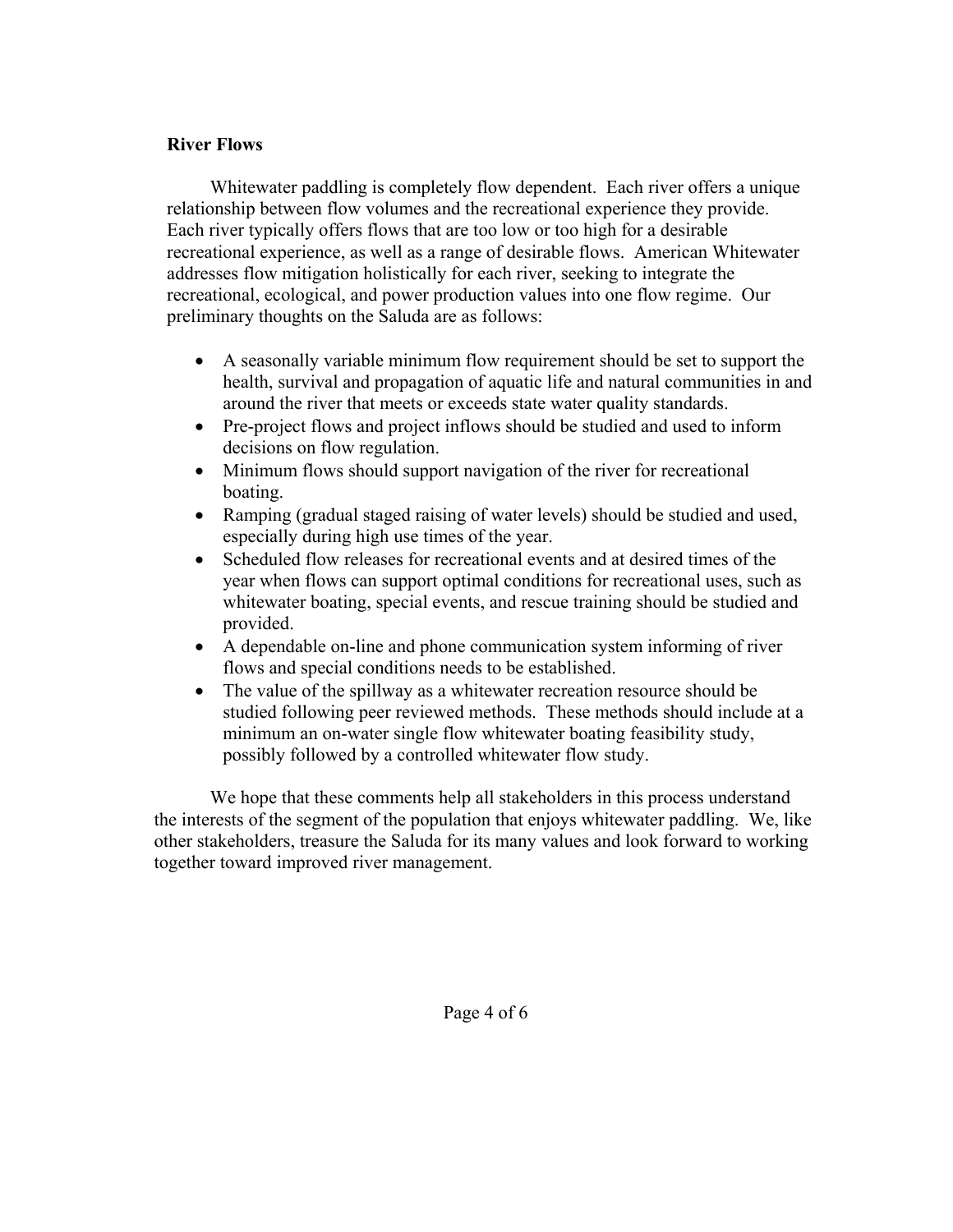## **Specific Comments on the Initial Consultation Document (IDC)**

The following are comments provided to address the information provided in the ICD. The numerical system used, references the system in the ICD itself for easy reference purposes.

## 7.1 (Project Modification for Consideration)

 It is important to acknowledge the need for some modification exists and should be examined in depth in order to enhance and restore the public resources, the public's safety, and improve conditions within the project for the future. Flow levels, regimes, practices, wildlife studies, variety of uses, best practices management and overall natural resource impacts and improvements should be studied carefully.

## 7.2.1 (Flow Rate and Duration Curves)

 We feel the use of the USGS gauging system is not an adequate way to inform river users of the river levels for safety purposes. A more reliable and timely information system needs to be implemented. Flow Regimes also need to be addressed to maintain a healthy aquatic environment for the fish and wildlife and also to rid the river of stagnant pool conditions at too low flow conditions. Navigability is also difficult at the extremely low flows we find recorded in the historical data base of the USGS. Flow studies will be required to effectively protect navigability and water quality issues.

# 7.4 (Project Safety) & 7.4.3 (warning System)

"A siren warning system informs recreational users…"

 Through the years American Whitewater has worked in coordination with SCE&G and DNR to improve the information and warning signs for the rising water conditions that exist in a hydro powered river. However, this system is still severely lacking in its ability to truly warn the public users of increasing volume of water being released. Public safety is a vital concern of AW's, and we feel it needs extensive study, consideration and improvement.

# 9.2.1 (Lake Murray water Quality Conditions)

 The last water quality survey was in 1998 and improvements were implemented by SCE&G in monitoring the areas of concern. We request a new study and more information on all aspects of water quality in the project areas. Further planning for future impacts should be implemented to prevent outdating of the Management plan before its time.

# 9.2.3.3 (Water Uses)

 "The Saluda Hydroelectric Project functions as a Reserve Capacity plant, meaning it runs on an 'as needed basis'." Considering the fact the Hydro Project no longer is used as a Peaking Facility, the more safety responsible aspect of Ramping (staged gradual release of water), to protect down stream users from the dangers of rapidly rising water, should be intensely examined and addressed as a public safety issue during high use times of year.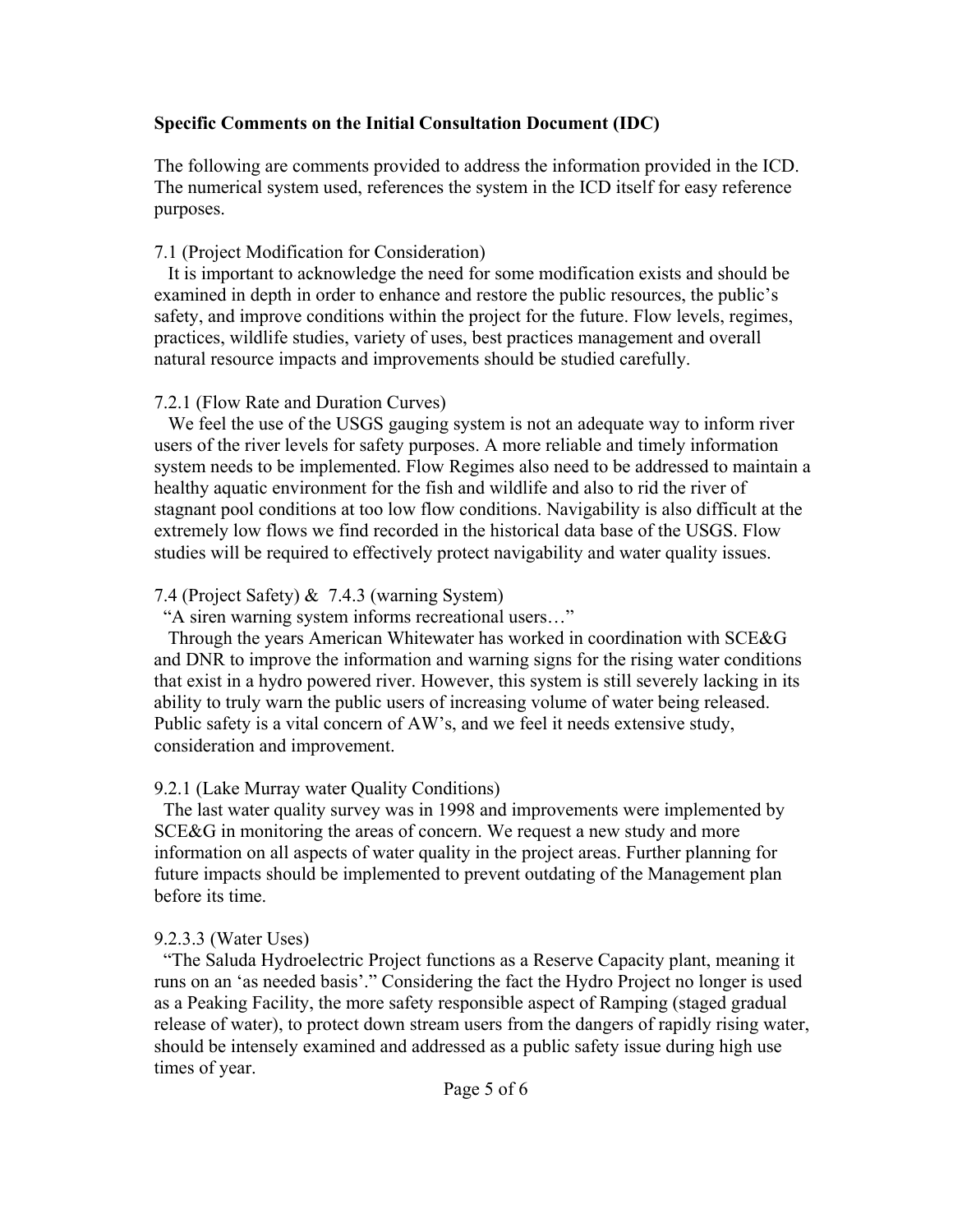14.0 (Recreation Resources) & 14.2 (Project Resources)

14.2.2 (Saluda River)

 "..offers a range of paddling experiences from flatwater to whitewater with class II to V rapids."

14.3.2 (Existing Use and Activities)

 Though in the ICD paddling is listed as a recreational use it is never addressed as tangible use as motor boating, fishing, poker runs, dam charity runs or sailing. Numerous whitewater events are held on the Saluda River each year. Canoeing for Kids, a children's charity, holds a fund raiser on the whitewater sections of the river. A local group of kayakers holds an annual race each January attended by world class kayakers from all over the USA. The SC Fire Academy uses the whitewater section for training of rescue squads, as do the local paddlers. These events and a few others require some scheduling of releases. Scheduled event releases for reliable planning should be studied and open to consideration.

Respectfully Submitted on August  $12<sup>th</sup>$ , 2005, by:

Charlene Coleman Regional Coordinator American Whitewater 3351 Makeway Drive Columbia, SC 29201 cheetahtrk@hotmail.com

cc: Kevin Colburn National Stewardship Director American Whitewater 328 N Washington Street Moscow, ID 83843 kevin@amwhitewater.org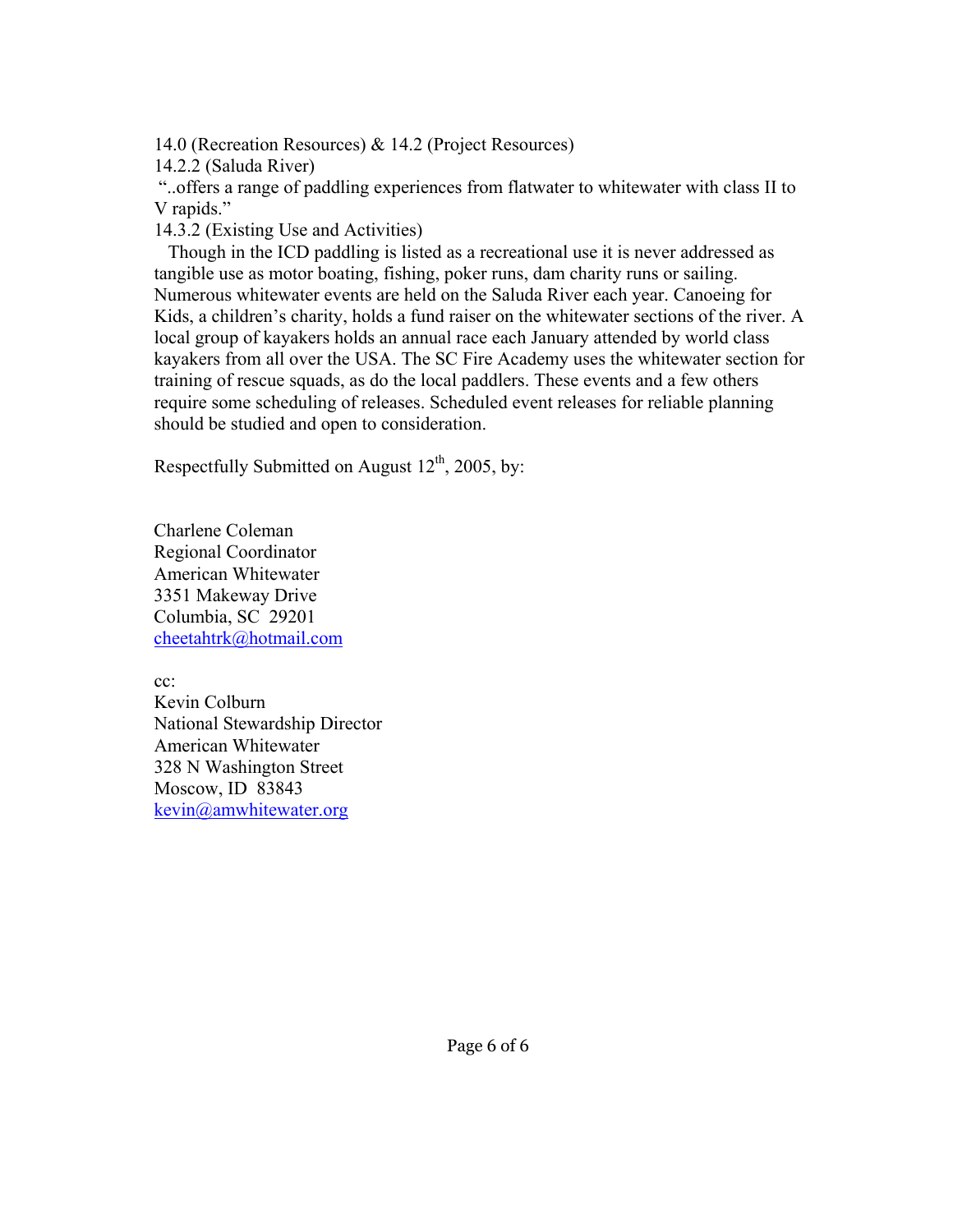# **CERTIFICATE OF SERVICE**

 I hereby certify that I have this 12th day of August 2005, served the foregoing document upon each person designated on the official service list compiled by the Secretary in this proceeding.

Carla R. Miner

 $\mathcal{L}_\text{max}$  , where  $\mathcal{L}_\text{max}$  , we have the set of  $\mathcal{L}_\text{max}$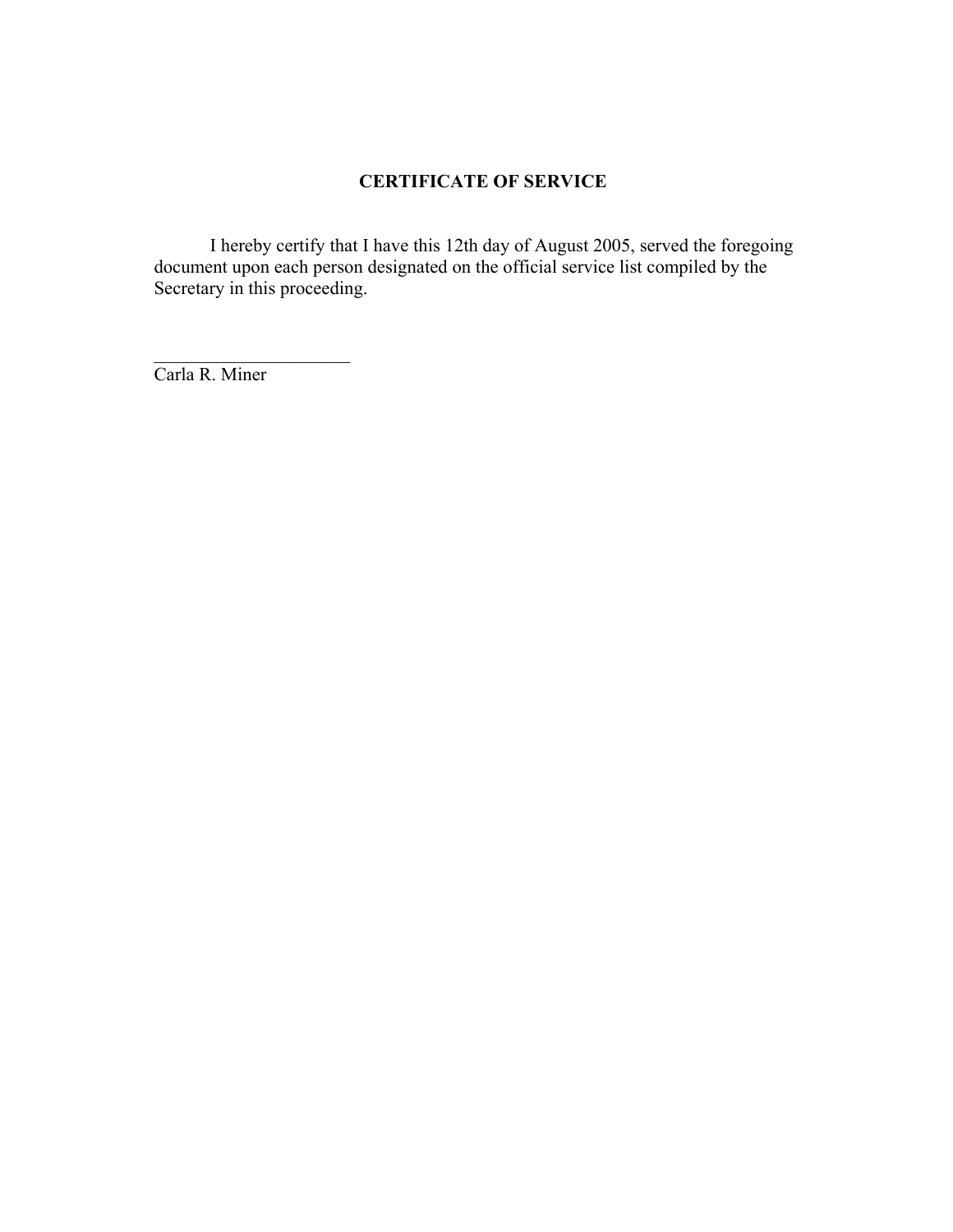| Party                                  | <b>Primary Person or Counsel</b><br>of Record to be Served                                                                                                               | <b>Other Contact to be Served</b>                                                                                                                                                         |
|----------------------------------------|--------------------------------------------------------------------------------------------------------------------------------------------------------------------------|-------------------------------------------------------------------------------------------------------------------------------------------------------------------------------------------|
| American Rivers                        | Julie A Gantenbein<br><b>Staff Attorney</b><br>Natural Heritage Institute<br>2104 Shattuck Avenue<br>Berkeley, CALIFORNIA 94704<br>UNITED STATES<br>gantenbein@n-h-i.org |                                                                                                                                                                                           |
| American Rivers                        | **Richard Roos-Collins<br>Senior Attorney<br>Natural Heritage Institute<br>100 Pine St Ste 1550<br>San Francisco, CA 941115117<br><b>UNITED STATES</b>                   |                                                                                                                                                                                           |
| American<br>Whitewater                 |                                                                                                                                                                          | Kevin Richard Colburn<br>National Stewardship Director<br>American Whitewater Affiliation, Inc.<br>328 N Washington Way<br>Moscow, IDAHO 83843<br>UNITED STATES<br>kevin@amwhitewater.org |
| Bowers, Elin                           |                                                                                                                                                                          | **Elin Bowers<br>Bowers, Elin<br>131 Captain Lowman Rd<br>Chapin, SC 290368581<br><b>UNITED STATES</b>                                                                                    |
| Bureau of<br>Indian Affairs            |                                                                                                                                                                          | **James Kardatske<br>Bureau of Indian Affairs<br>711 Stewarts Ferry Pike<br>Nashville, TN 372142751<br>UNITED STATES                                                                      |
| Cain-Borden,<br>Lisa                   |                                                                                                                                                                          | **Lisa Cain-Borden<br>Cain-Borden, Lisa<br>116 Rideoutte Point Rd<br>Irmo, SC 290639189<br>UNITED STATES                                                                                  |
| City of<br>Columbia, South<br>Carolina | **Frances E Francis<br>Esquire<br>Spiegel & McDiarmid<br>1333 New Hampshire Ave NW<br>Washington, DC 200361511<br><b>UNITED STATES</b>                                   | **James S Meggs<br>Esquire<br>City of Columbia, South Carolina<br>PO Box 667<br>Columbia , SC 292020667<br>UNITED STATES                                                                  |
| Columbia<br>Audubon<br>Society         | **Robin Carter<br>President<br>Columbia Audubon Society<br>4165 E Buchanan Dr<br>Columbia, SC 292062846<br>UNITED STATES                                                 |                                                                                                                                                                                           |
| Columbia<br>Audubon<br>Society         |                                                                                                                                                                          | **Parkin Hunter<br>Columbia Audubon Society<br>PO Box 5923<br>Columbia , SC 292505923<br>UNITED STATES                                                                                    |

#### **Service List for P-516-000 South Carolina Electric & Gas Company**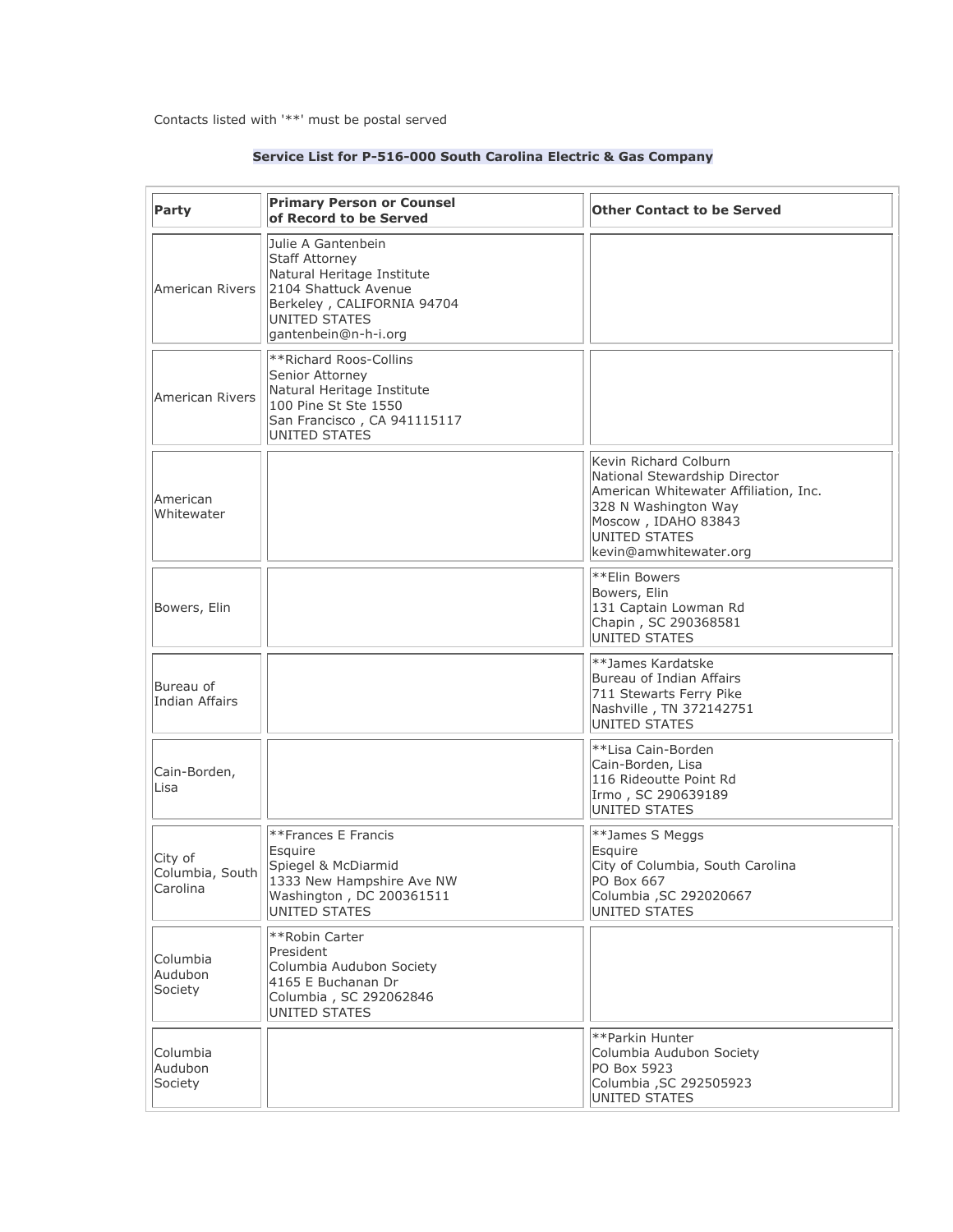| Department of<br>the Interior              | **Gregory L Hogue<br>Acting Reg. Env. Officer<br>Department of the Interior<br>75 Spring St SW<br>Room 1144<br>Atlanta, GA 303033309<br><b>UNITED STATES</b> |                                                                                                                                      |
|--------------------------------------------|--------------------------------------------------------------------------------------------------------------------------------------------------------------|--------------------------------------------------------------------------------------------------------------------------------------|
| Federal Energy<br>Regulatory<br>Commission |                                                                                                                                                              | Regional Engineer<br>Atlanta Regional Office<br>3125 Presidential Pkwy Ste 300<br>Atlanta, GA 303403700<br>UNITED STATES             |
| Fox, Kenneth<br>and Sandy                  |                                                                                                                                                              | Kenneth G. Fox<br>Homeowner<br>355 Prices Bridge Road<br>Leesville, SOUTH CAROLINA 29070<br>UNITED STATES<br>skfox@bellsouth.net     |
| Hawleek Creek<br>Homeowners<br>Association |                                                                                                                                                              | **Charles G Ditmer<br>President<br>Hawleek Creek Homeowners Association<br>108 Robbie Rd<br>Lexington, SC 290737814<br>UNITED STATES |
| Hawley Creek<br>Homeowners<br>Association  |                                                                                                                                                              | **Dan Wojoski<br>President<br>Hawley Creek Homeowners Association<br>PO Box 876<br>Chapin , SC 290360876<br>UNITED STATES            |
| Hendron, Alfred<br>J., Jr.                 |                                                                                                                                                              | **ALFRED J HENDRON JR.<br><b>ENGINEER</b><br>Hendron, Alfred J., Jr.<br>PO Box 125<br>Savoy , IL 618740125<br>UNITED STATES          |
| Individual                                 | Kenneth G. Fox<br>Homeowner<br>355 Prices Bridge Road<br>Leesville, SOUTH CAROLINA 29070<br>UNITED STATES<br>skfox@bellsouth.net                             |                                                                                                                                      |
| Individual                                 | Richard Ratcliffe<br>136 Mud Pie Drive<br>Leesville, SOUTH CAROLINA 29070<br>UNITED STATES<br>SCGayleR@aol.com                                               |                                                                                                                                      |
| Individual                                 |                                                                                                                                                              | **Alva O Humphries<br>Individual<br>123 Captain Lowman Rd<br>Chapin, SC 290368581<br>UNITED STATES                                   |
| Individual                                 |                                                                                                                                                              | **Deborah K Humphries<br>Individual<br>123 Captain Lowman Rd<br>Chapin, SC 290368581<br>UNITED STATES                                |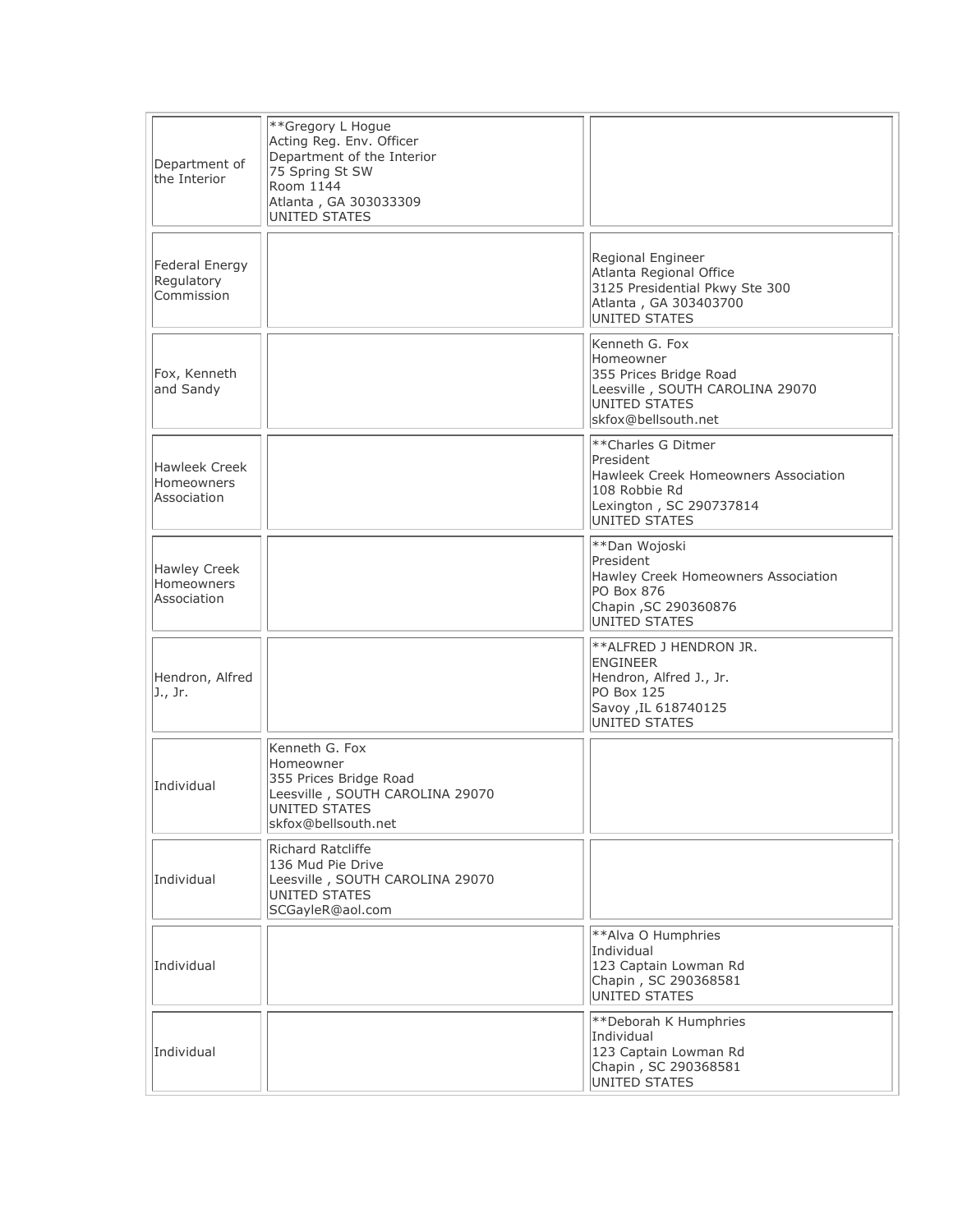| Individual                                                      |                                                                                                                   | Eric Hartley<br>120 Mud Pie Drive<br>Leesville, SOUTH CAROLINA 29070<br>UNITED STATES<br>moonlighter699@yahoo.com                  |
|-----------------------------------------------------------------|-------------------------------------------------------------------------------------------------------------------|------------------------------------------------------------------------------------------------------------------------------------|
| Individual                                                      |                                                                                                                   | **George S King<br>Individual<br>1413 Palmer Rd<br>Columbia, SC 29205<br><b>UNITED STATES</b>                                      |
| INDIVIDUAL                                                      |                                                                                                                   | **Kenneth J Tallman<br><b>INDIVIDUAL</b><br>200 Bethview Dr<br>Irmo, SC 290638915<br>UNITED STATES                                 |
| Individual                                                      |                                                                                                                   | Kenneth Steven Bell<br>2116 Kennedy St.<br>2116 Kennedy St.<br>Columbia, SOUTH CAROLINA 29205<br>UNITED STATES<br>sjbell49@aol.com |
| Individual                                                      |                                                                                                                   | **Samuel T Delaney<br>Individual<br>946 Sandbar Rd<br>Chapin, SC 290369490<br><b>UNITED STATES</b>                                 |
| INDIVIDUAL                                                      |                                                                                                                   | Sherrill Asbill<br>732 Juniper Springs Road<br>Gilbert, SOUTH CAROLINA 29054<br>UNITED STATES<br>PS2247365@aol.com                 |
| Individual                                                      |                                                                                                                   | **William E Yaun<br>Individual<br>115 Captain Lowman Rd<br>Chapin, SC 290368581<br><b>UNITED STATES</b>                            |
| INDIVIDUAL<br>(NO DETAILED<br><b>AFFILIATION</b><br><b>GIVE</b> |                                                                                                                   | Frank Taylor<br>124Frieda Road<br>Lexington, SOUTH CAROLINA 29073<br>UNITED STATES<br>beamsmelody@aol.com                          |
| Kneece, Edgar S                                                 |                                                                                                                   | **Edgar S Kneece<br>Kneece, Edgar S<br>455 Saint Andrews Rd # D-3A<br>Columbia, SC 292104424<br><b>UNITED STATES</b>               |
| Lake Murray<br>Asn.                                             |                                                                                                                   | **Bob Keener<br>President<br>Lake Murray Asn.<br>151 Heron Ln<br>Gilbert, SC 290549749<br>UNITED STATES                            |
| LAKE MURRAY<br><b>ASSOCIATION</b><br><b>INC</b>                 | **Robert Kenner<br>LAKE MURRAY ASSOCIATION INC<br>PO Box 495<br>Ballentine , SC 290020495<br><b>UNITED STATES</b> | **David Kinard<br>President<br>LAKE MURRAY ASSOCIATION INC<br>PO Box 495<br>Ballentine , SC 290020495<br><b>UNITED STATES</b>      |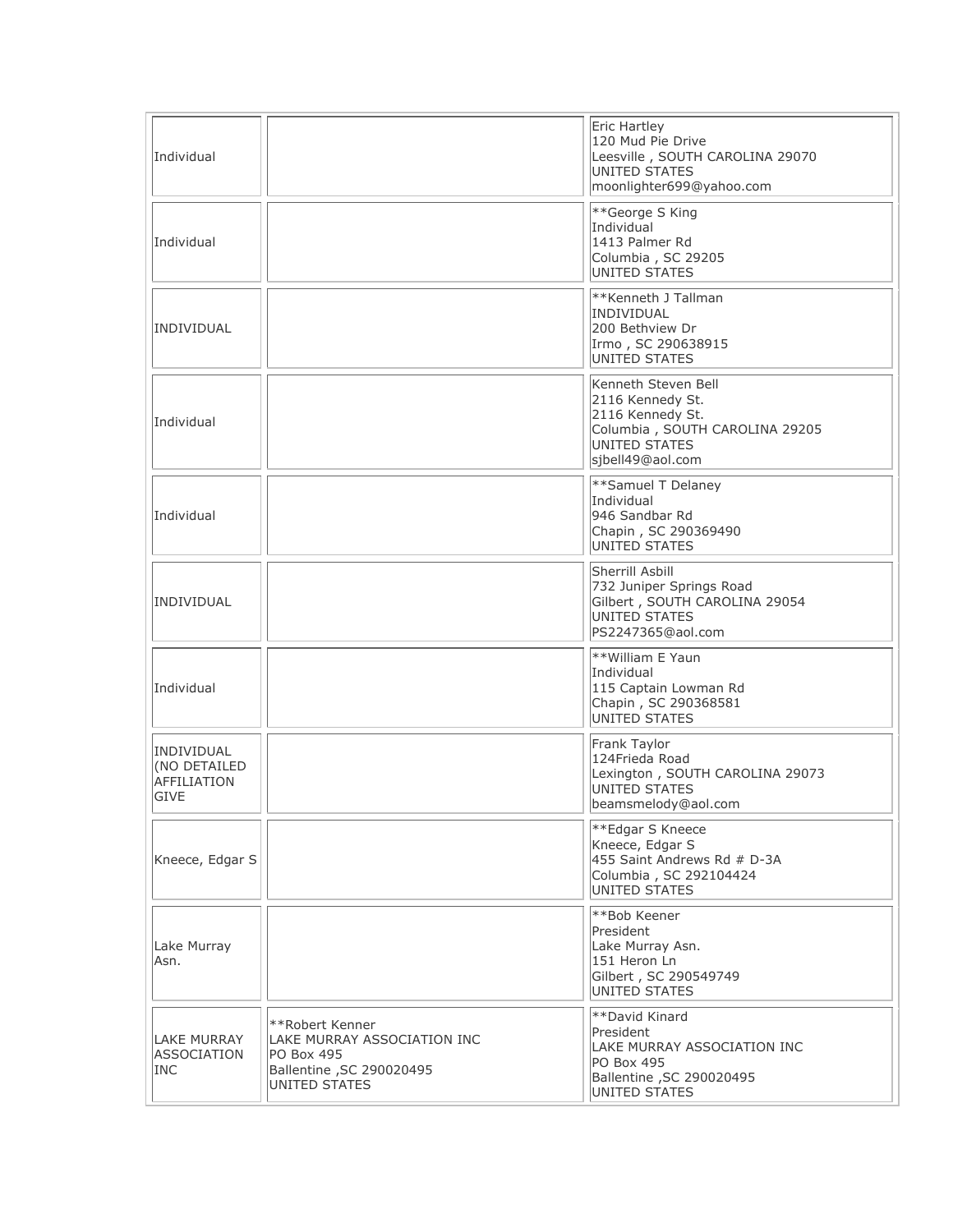| Lake Watch                                        |                                                                                                                                                                          | **Steve Bell<br>President<br>Lake Watch<br>2116 Kennedy St<br>Columbia, SC 292054350<br><b>UNITED STATES</b>                                                            |
|---------------------------------------------------|--------------------------------------------------------------------------------------------------------------------------------------------------------------------------|-------------------------------------------------------------------------------------------------------------------------------------------------------------------------|
| League of<br>Women Voters -<br>Columbia Area      |                                                                                                                                                                          | **Mary T Kelly, Ph.D<br>Consultant<br>League of Women Voters - Columbia Area<br>PO Box 12541<br>Columbia , SC 292112541<br><b>UNITED STATES</b>                         |
| LESLIE, JAMES L<br>JR.                            |                                                                                                                                                                          | **JAMES L. LESLIE, JR.<br>LESLIE, JAMES L JR<br><b>PO Box 327</b><br>Irmo , SC 290630327<br><b>UNITED STATES</b>                                                        |
| Murray Point<br>Homeowners                        |                                                                                                                                                                          | Murray Point Homeowners<br>111 Murray Point Ln<br>Chapin, SC 290367842<br><b>UNITED STATES</b>                                                                          |
| National Park<br>Service                          |                                                                                                                                                                          | Jeffrey Duncan<br>Regional Rivers Prog Manager<br>National Park Service<br>175 Hamm Rd. Suite C<br>Chattanooga, TENNESSEE 37405<br>UNITED STATES<br>jeff_duncan@nps.gov |
| Saluda Shores<br>Property Owners<br>Associatio    | Lawrence Stanley Michalec<br>179 Atlas Drive<br>Leesvile, SOUTH CAROLINA 29070<br>UNITED STATES<br>tandImichalec@earthlink.net                                           |                                                                                                                                                                         |
| <b>SC Council Trout</b><br>Unlimited              |                                                                                                                                                                          | **Malcolm Leaphart<br>Chair<br><b>SC Council Trout Unlimited</b><br>115 Conrad Cir<br>Columbia, SC 292122619<br><b>UNITED STATES</b>                                    |
| Shofner, Tom<br>and Cheryl                        |                                                                                                                                                                          | **Tom and Cheryl Shofner<br>Shofner, Tom and Cheryl<br>127 Captain Lowman Rd<br>Chapin, SC 290368581<br><b>UNITED STATES</b>                                            |
| South Carolina<br>Coastal<br>Conservation<br>Leag | **Richard Roos-Collins<br>Senior Attorney<br>Natural Heritage Institute<br>100 Pine St Ste 1550<br>San Francisco, CA 941115117<br>UNITED STATES                          |                                                                                                                                                                         |
| South Carolina<br>Department of<br>Health         | Bernard Quinton Epps<br>Program Manager<br>South Carolina Department of Health<br>2600 Bull St.<br>Columbia, SOUTH CAROLINA 29201<br>UNITED STATES<br>eppsbq@dhec.sc.gov |                                                                                                                                                                         |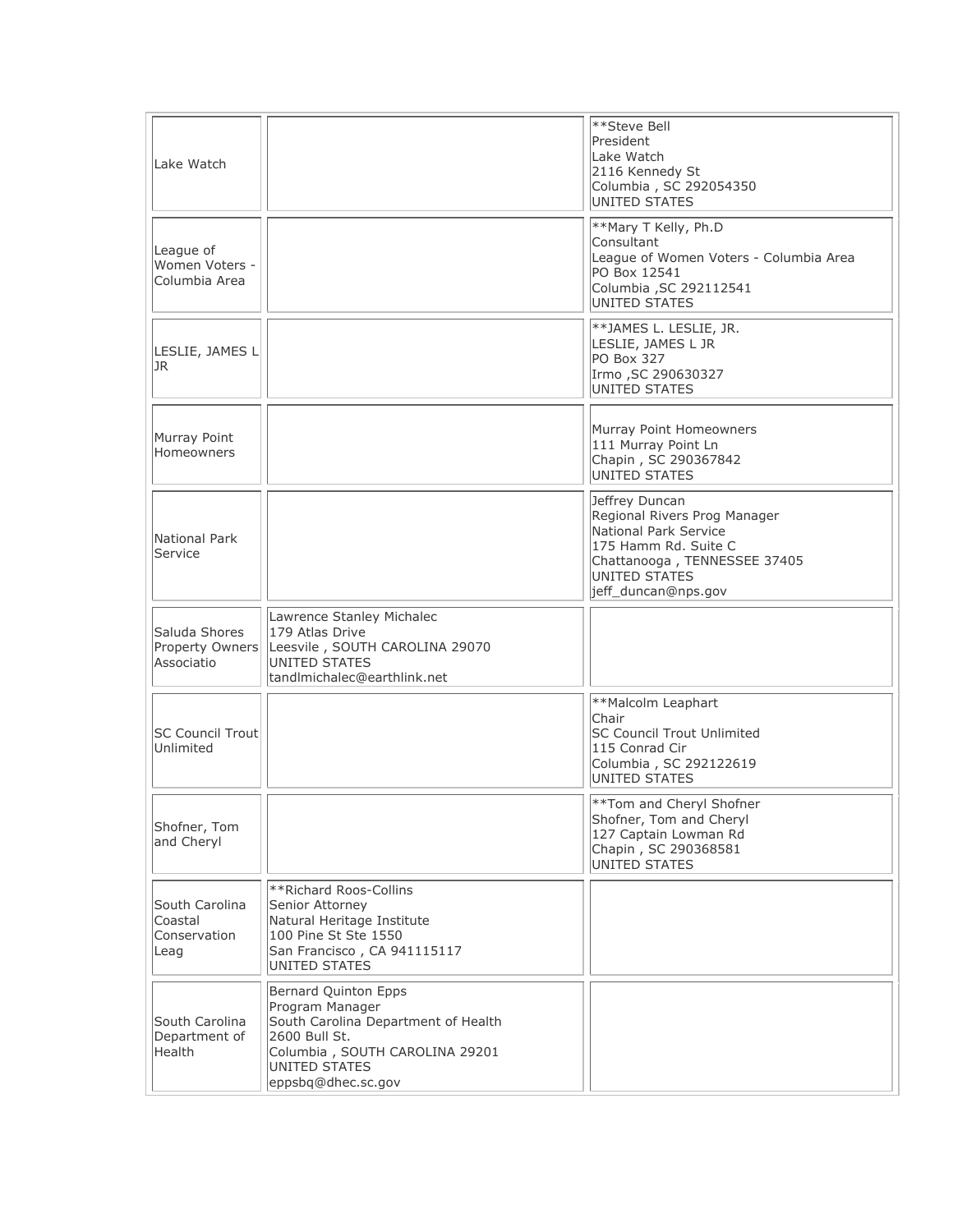| <b>SOUTH</b><br>CAROLINA<br><b>DEPARTMENT</b><br>OF NATURAL<br><b>RES</b> | Director<br>2221 Devine St Ste 222<br>Columbia, SC 292052418<br><b>UNITED STATES</b>                                                                       |
|---------------------------------------------------------------------------|------------------------------------------------------------------------------------------------------------------------------------------------------------|
| <b>SOUTH</b><br>CAROLINA DEPT<br>OF ARCHIVES &                            | **DIRECTOR<br>SOUTH CAROLINA DEPT OF ARCHIVES &<br><b>HISTORY</b><br>8301 Parklane Rd<br>Columbia, SC 292234905<br><b>UNITED STATES</b>                    |
| South Carolina<br>Dept of Natural<br>Resources                            | Legal Department<br>PO Box 167<br>Columbia , SC 292020167<br><b>UNITED STATES</b>                                                                          |
| <b>SOUTH</b><br><b>CAROLINA DEPT</b><br>OF PARK<br><b>RECREAT</b>         | **B. J. Willoughby<br><b>General Counsel</b><br>SOUTH CAROLINA DEPT OF PARK RECREAT<br>1205 Pendleton St<br>Columbia, SC 292013731<br><b>UNITED STATES</b> |
| <b>SOUTH</b><br><b>CAROLINA DEPT</b><br>OF PARK<br><b>RECREAT</b>         | **LEGAL DEPARTMENT<br>SOUTH CAROLINA DEPT OF PARK RECREAT<br><b>AND TOURISM</b><br>1205 Pendleton St<br>Columbia, SC 292013731<br><b>UNITED STATES</b>     |
| South Carolina<br>Electric & Gas<br>Company                               | **Beth W. Trump<br>Coordinator<br>South Carolina Electric & Gas Company<br>PO Box 764<br>Columbia , SC 292020764<br><b>UNITED STATES</b>                   |
| South Carolina<br>Electric & Gas<br>Company                               | **NEVILLE O. LORICK<br>V. PRESIDENT<br>South Carolina Electric & Gas Company<br>111 Research Dr<br>Columbia, SC 292039389<br><b>UNITED STATES</b>          |
| South Carolina<br>Electric & Gas<br>Company                               | **Randolph R Mahan<br>South Carolina Electric & Gas Company<br><b>PO Box 764</b><br>Columbia , SC 292180001<br><b>UNITED STATES</b>                        |
| South Carolina<br>Electric & Gas<br>Company                               | **TOMMY BOOZER<br>MANAGEMENT<br>South Carolina Electric & Gas Company<br>PO Box 764<br>Columbia , SC 292180001<br><b>UNITED STATES</b>                     |
| South Carolina<br><b>Public Service</b><br>Authority                      | **JEFFREY GALAN<br>South Carolina Public Service Authority<br>PO Box 2946101<br>Moncks Corner, SC 294616101<br><b>UNITED STATES</b>                        |
| South Carolina<br>Wildlife                                                | **Angela M Viney<br><b>Executive Director</b>                                                                                                              |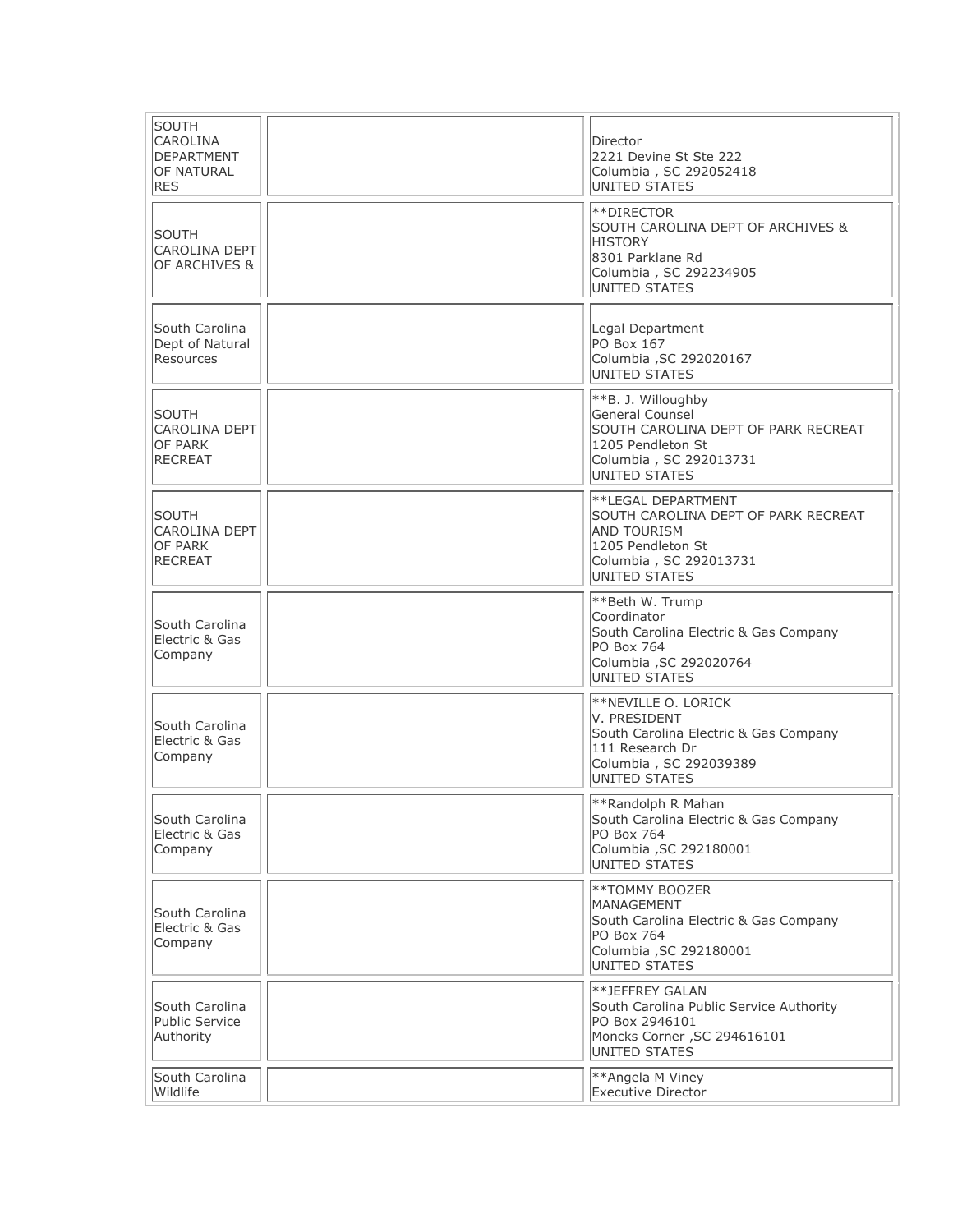| Federation                                        |                                                                                                                                                                                                      | South Carolina Wildlife Federation<br>2711 Middleburg Dr Ste 104<br>Columbia, SC 292042413<br><b>UNITED STATES</b>                                                         |
|---------------------------------------------------|------------------------------------------------------------------------------------------------------------------------------------------------------------------------------------------------------|----------------------------------------------------------------------------------------------------------------------------------------------------------------------------|
| Staples, George<br>& Joanie                       |                                                                                                                                                                                                      | **George Staples<br>Staples, George & Joanie<br>119 Captain Lowman Rd<br>Chapin, SC 290368581<br><b>UNITED STATES</b>                                                      |
| State of South<br>Carolina                        | **BUFORD S. MABRY, JR.<br>California Office of Attorney General<br>PO Box 167<br>Columbia , SC 292020167<br><b>UNITED STATES</b>                                                                     |                                                                                                                                                                            |
| Trout Unlimited,<br>Saluda River<br>Chapter       | **Larry Craft<br>President<br>Trout Unlimited, Saluda River Chapter<br>1524 Alpine Dr<br>West Columbia, SC 291696006<br>UNITED STATES                                                                |                                                                                                                                                                            |
| <b>United States</b><br>Department of<br>Interior | **Sam D Hamilton<br>Regional Director<br>US Fish and Wildlife Service<br>1875 Century Blvd NE<br>Atlanta, GA 303453319<br><b>UNITED STATES</b>                                                       | **Courtney Taylor<br>United States Department of Interior<br>1849 C St NW # MS6546<br>Washington, DC 202400001<br><b>UNITED STATES</b>                                     |
| US Department<br>of Agriculture                   | **STEVEN S. GILBERT<br>US Fish and Wildlife Service<br><b>FISH &amp; WILDLIFE SERVICE</b><br>176 Croghan Spur Road, Suite 200<br>Charleston, SC 29407<br>UNITED STATES                               |                                                                                                                                                                            |
| US Department<br>of the Interior                  | ** CYNTHIA BOHN<br>US Fish and Wildlife Service<br>ECOLOGICAL SERVICES<br>1875 Century Blvd NE Ste 200<br>Atlanta, GA 303453319<br>UNITED STATES                                                     |                                                                                                                                                                            |
| US Department<br>of the Interior                  | **Susan Cielinski<br>Fish and Wildlife Service<br>1875 Century Blvd NE Ste 200<br>Atlanta, GA 303453319<br>UNITED STATES                                                                             | <b>**HORACE G CLARK</b><br>REGIONAL SOLICITOR<br>US Department of the Interior<br>75 Spring St SW Ste 304<br>Atlanta, GA 303033311<br><b>UNITED STATES</b>                 |
| US Department<br>of the Interior                  |                                                                                                                                                                                                      | **John H. Harrington<br>Solicitor<br>US Department of the Interior<br>Russell Federal Building<br>75 Spring St SW Ste 304<br>Atlanta, GA 303033311<br><b>UNITED STATES</b> |
| US Department<br>of the Interior                  | Courtney O'Hara Taylor<br>Attorney<br>United States Department of Interior<br>1849 C St NW<br>Mail Stop 6546<br>Washington, DISTRICT OF COLUMBIA 20004<br>UNITED STATES<br>oharacourtney@hotmail.com | **Kevin Tanaka<br>US Department of the Interior<br>1849 C Street NW, MS 6210<br>Washington, DC 202400001<br>UNITED STATES                                                  |